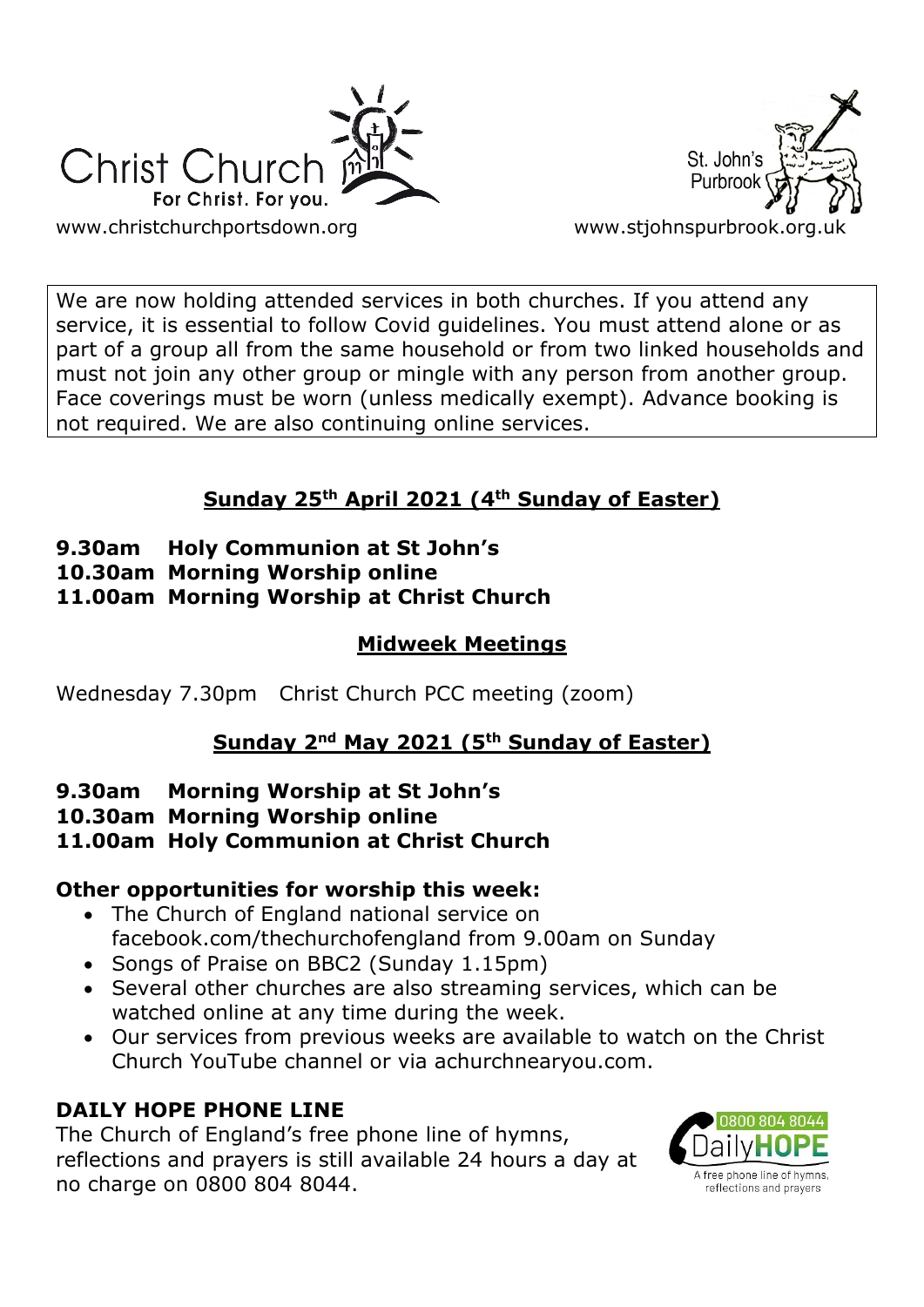## **CHRIST CHURCH HALL – DO NOT ENTER**

The removal of the floor in Christ Church Hall has revealed the presence of asbestos. This was safe all the time that the floor was in place but is now potentially dangerous. Therefore no-one should enter the building under any circumstances. We have arranged for it to be professionally and safely removed. This must take place before we can continue work on the church hall floor.

## **ANNUAL MEETINGS**

The bishop has given permission for annual meetings to be delayed in order to increase the possibility of people being able to attend. They must now be held by 31st July. Accordingly **St John's APCM** has been rescheduled to Sunday 4th July and Christ Church APCM has been rescheduled to Wednesday 14<sup>th</sup> July. Times for both meetings will be confirmed in due course.

## **MISSION OF THE MONTH**

Christ Church's Mission of the Month for April is MAF (Mission Aviation Fellowship). Donations can be made to support the work of MAF at maf-uk.org/give

## **JOB VACANCY**

Oaklands School are seeking to appoint a part-time, term-time, Catering Assistant (30 hrs/week). Closing date for applications is Monday 4<sup>th</sup> May 2021 at noon. Further details can be found in the application pack at https://www.oaklandscatholicschool.org/staff/vacancies/

| <b>CONTACTS</b>      |                                            |
|----------------------|--------------------------------------------|
| <b>Vicar</b>         | <b>Revd Andy Wilson</b> (day off Monday)   |
|                      | vicar@christchurchportsdown.org            |
|                      | purbrookvicar@gmail.com                    |
| <b>Associate</b>     | <b>Revd Laura Cameron</b>                  |
| <b>Minister</b>      | revdlauracameron@gmail.com                 |
| <b>Curate</b>        | <b>Revd Matt Grove</b> (day off Friday)    |
|                      | matt.grove@christchurchportsdown.org       |
| Churchwarden         | <b>Stephen Anderson</b>                    |
| <b>CCP</b>           | stephen.anderson@christchurchportsdown.org |
| <b>Churchwarden</b>  | <b>Karina Golledge</b>                     |
| <b>CCP</b>           | thegolledges@btinternet.com                |
| <b>Administrator</b> | <b>Emma Evans</b>                          |
|                      | parish.office@christchurchportsdown.org    |
| <b>Hall Manager</b>  | Jacqui Wilson                              |
| <b>CCP</b>           | hall.manager@christchurchportsdown.org     |
| Website              | <b>Matt Doe</b>                            |
|                      | webmaster@christchurchportsdown.org        |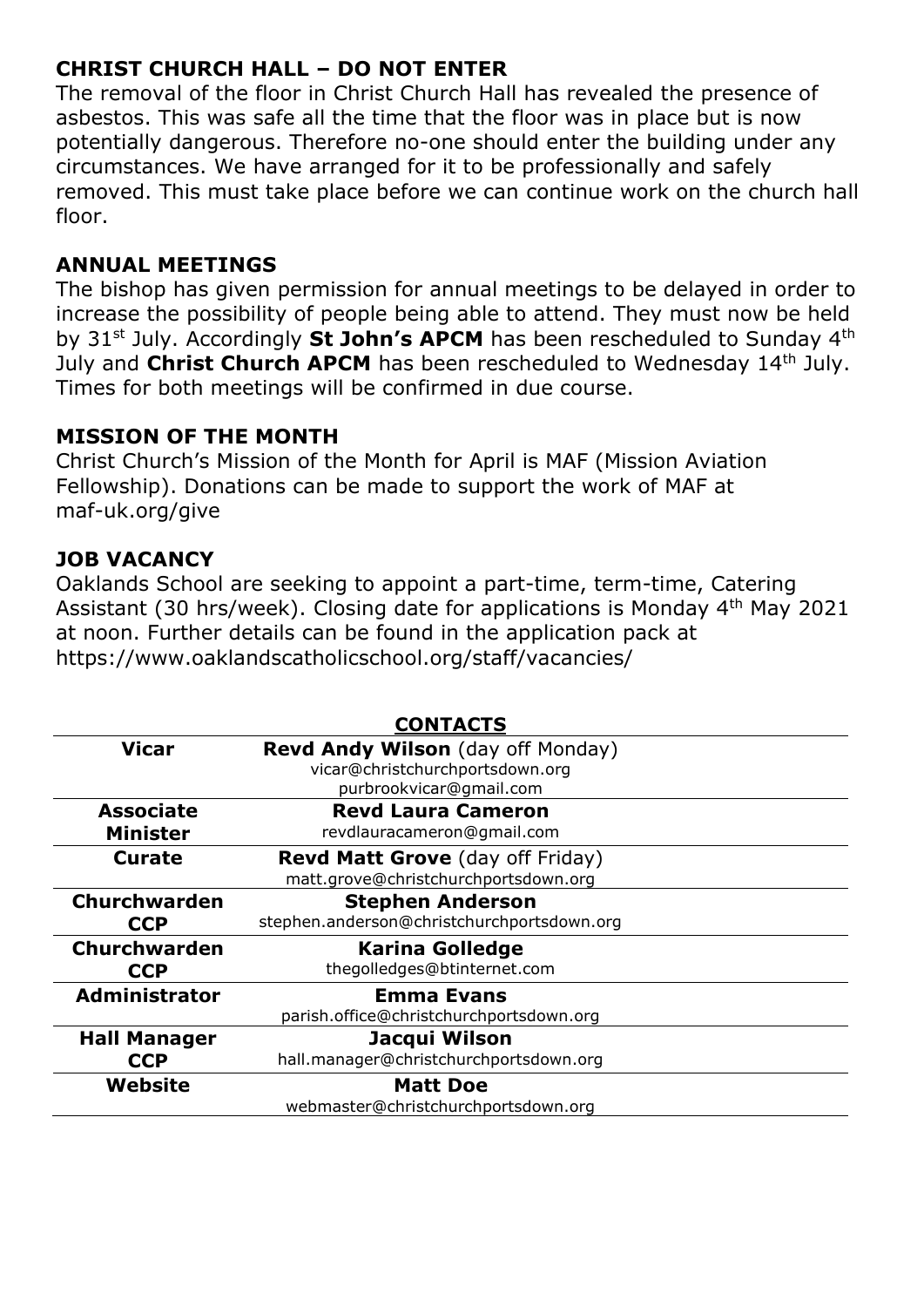# **Sunday 25 April 2021**

4th Sunday of Easter

## **Collect**

Almighty God, whose Son Jesus Christ is the resurrection and the life: raise us, who trust in him, from the death of sin to the life of righteousness, that we may seek those things which are above, where he reigns with you in the unity of the Holy Spirit, one God, now and for ever. *Amen*

## **Readings**

## **Acts 4:5–12**

 $5$  The next day their rulers, elders, and scribes assembled in Jerusalem,  $6$ with Annas the high priest, Caiaphas, John, and Alexander, and all who were of the high-priestly family.  $7$  When they had made the prisoners stand in their midst, they inquired, 'By what power or by what name did you do this?' <sup>8</sup> Then Peter, filled with the Holy Spirit, said to them, 'Rulers of the people and elders,  $9$  if we are questioned today because of a good deed done to someone who was sick and are asked how this man has been healed,  $10$  let it be known to all of you, and to all the people of Israel, that this man is standing before you in good health by the name of Jesus Christ of Nazareth, whom you crucified, whom God raised from the dead. <sup>11</sup> This Jesus is "the stone that was rejected by you, the builders; it has become the cornerstone." <sup>12</sup>There is salvation in no one else, for there is no other name under heaven given among mortals by which we must be saved.'

### *This is the word of the Lord. Thanks be to God.*

### **Psalm 23**

<sup>1</sup> The Lord is my shepherd; therefore, can I lack nothing. <sup>2</sup> He makes me lie down in green pastures and leads me beside still waters.<sup>3</sup> He shall refresh my soul and guide me in the paths of righteousness for his name's sake. <sup>4</sup> Though I walk through the valley of the shadow of death, I will fear no evil; for you are with me; your rod and your staff, they comfort me. <sup>5</sup> You spread a table before me in the presence of those who trouble me; you have anointed my head with oil and my cup shall be full. <sup>6</sup> Surely goodness and loving mercy shall follow me all the days of my life, and I will dwell in the house of the Lord for ever.